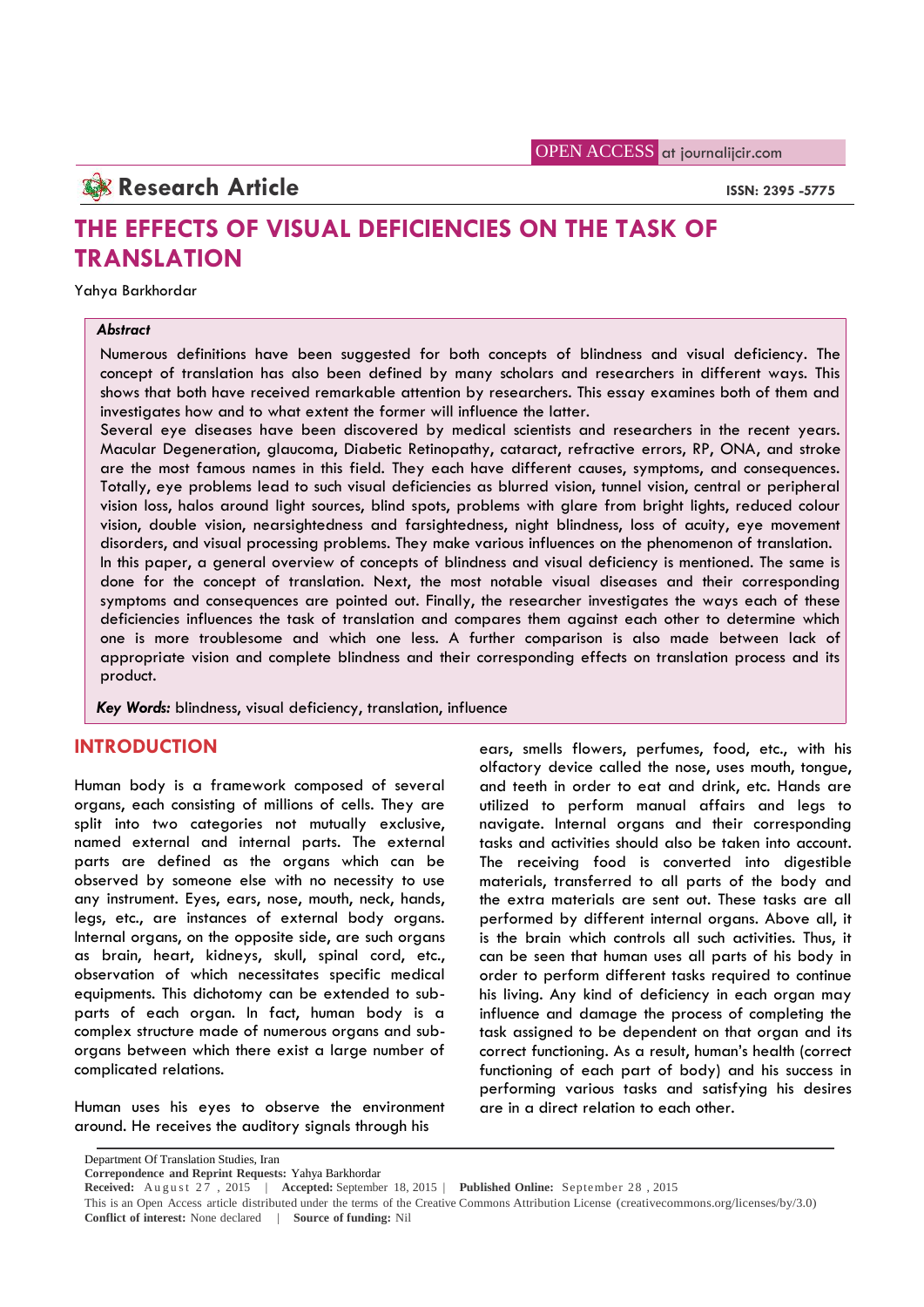There's no doubt that vision is one of the basic and most important properties of any individual. Human's primary tool in order to perceive the world and its diverse aspects is his pair of eyes. It's a significant duty upon everybody to make maximum amount of efforts to preserve such a precious treasure and to keep them healthy and functionable. To fail to perform this task would lead to visual deficiency and even blindness which bear harsh consequences.

The term 'blindness' has many connotations and is difficult to define precisely. To many people, blindness means the complete loss of vision with no remaining perception of light. Far more people have permanent loss of some, but not all, of their eyesight. The severity of vision loss can vary and may result in equally varying degrees of functional impairment (Shuemaker, 2008). Blindness is a catch-all term for a variety of significant problems with vision. Vision itself is a catch-all term for the activities our visual system performs, including the abilities to perceive detail (acuity), color, and contrast, and the ability to recognize objects. There are many things that can go wrong with parts of this system, each causing low vision or blindness in different ways. Many people classified as blind still have some Residual Vision, but usually not sufficient to identify objects without support. Some may have lost central vision, but still have peripheral vision. Others may see light and dark or have difficulty with contrast or focusing. Still others may have no vision at all.

There is a definition for 'legal blindness' but it is not very useful to describe what a person can or cannot do. The legal definition is having central visual loss (ability to see detail) less than 20/200 even with the best correction (glasses or something similar) or losing so much peripheral vision that the person can only see in the central 20% of the visual field. This definition is rather vague and is not the only 'official' definition of blindness. Different agencies and states use their own definitions.

Visual impairment encompasses both low vision and blindness (Global Initiative for the Elimination of Avoidable Blindness, [GIEAB) 2006-2011). The definition for low vision is similarly vague about functional ability; visual acuity of less than 20/70 with the best correction and which interferes with activities of daily living. Those classified as partially sighted have visional acuities ranging from 20/70 to 20/200, with 20/20 being perfect vision. Carcieri, Morris, and Perry (2009) classified legal blindness as a visional acuity of 20/200 to no sight at all.

Blind and visually impaired people are distributed all around the world. It is therefore crucial for them to be able to earn their livings as independently as possible. According to Carcieri et al. (2009), mobility and independence are significant issues for blind and visually impaired people. While blind people live productive lives, as well as receive full education, there are still some areas where greater independence could be achieved. Kirchner and Peterson (as cited in Enerstvedt, 1996) stated that blind and low vision individuals are successfully employed at every occupational level, for example, scientists, engineers, secretaries, teachers, managers of businesses, laborers, and household workers. A profession which sounds to be compatible with such individuals' capacities and may therefore be considered as an appropriate job for them is the profession called 'translation'.

"Translation is a phenomenon that has a huge effect on everyday life" (Hatim & Munday, 2004, p.3). The researcher defines translation as the task of substituting a text (oral or written) from one language into a different language. However, this is not the only definition of translation. Munday (2008) pointed out that the term translation has several meanings: it may refer to the general subject field, the product (the text that has been translated) or the process (known as translating). The process of translation between two different written languages involves the translator changing an original written text in the original verbal language into a written text in a different verbal language.

If we look at a general dictionary, we find the following definition of the term translation:

Translation n. 1 the act or an instance of translating. 2 a written or spoken expression of the meaning of a word, speech, book, etc. in another language. (The Concise Oxford English Dictionary)

The first of these two senses relates to translation as a process, the second to the product. This immediately means that the term translation encompasses very distinct perspectives. The first sense focuses on the role of the translator in taking the original or source text (ST) and turning it into a text in another language (the target text, TT). The second sense centers on the concrete translation product produced by the translator. This distinction is drawn out by the definition in the specialist Dictionary of Translation Studies (Shuttleworth & Cowi 1997, 181):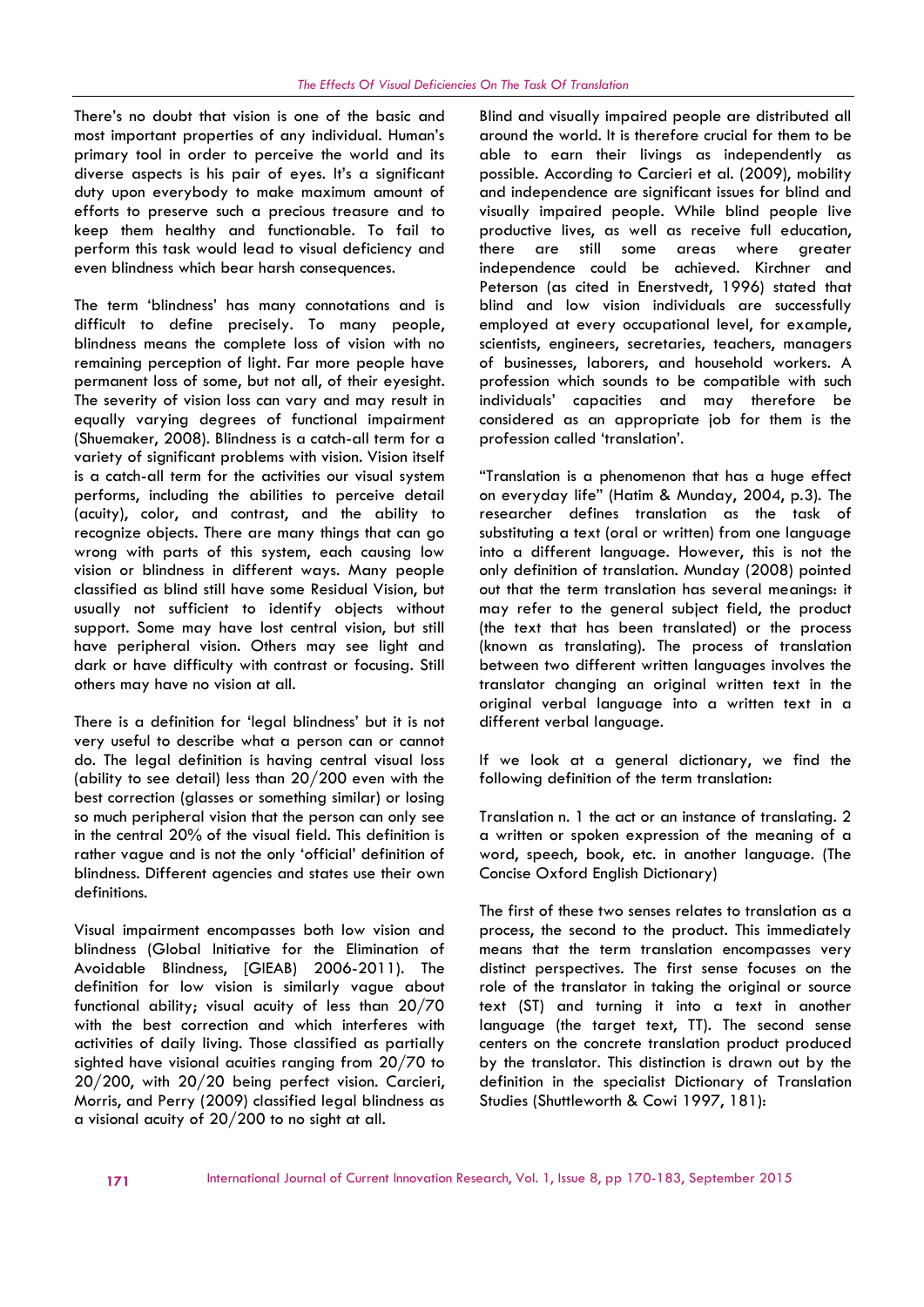Translation An incredibly broad notion that can be understood in many different ways. For example, one may talk of translation as a process or a product, and identify such sub-types as literary translation, technical translation, subtitling and machine translation; moreover, while more typically it just refers to the transfer of written texts, the term sometimes also includes interpreting. (Hatim & Munday, 2004, p.3)

It has already been pointed out that different professions necessitate different parts of human body to function appropriately. Such a principle does also exist for the profession of translation. Different translation-related tasks require different body organs to be healthy. Written translation needs appropriate level of vision and healthy hands able to write. Oral translation involves the auditory sense and the translator's ability to speak. Anyway, it is obvious that vision is a primary necessity in most types of translation. The relationship between translation and translator's level of vision, different kinds of visual deficiencies, and how and to what extent they influence translation process and its product are the main points covered in this paper.

#### *Statement of the Problem*

This essay is going to examine the relationship between translator's level of vision and different aspects of the phenomenon of translation. The major problem being investigated here is various effects that the visual level of a translator may have on him to perform the task of translation and on his translation quality. The researcher also takes a look at the problems and difficulties caused by individual's visual restrictions and their corresponding effects upon translation process and product.

# *Significance of the Study*

This essay investigates a very new and unique topic. The issue of translation by a blind person is by itself very new, and reducing it to a more specific dimension (the effect of vision and visual deficiencies on translation) will make it more noteworthy. It is difficult if not impossible to find a book or essay discussing this subject. Thus, it is not injustice to claim that the researcher is the first person to select this topic to study.

There are many companies and institutes around the world which attempt to design accessibility tools and assistive technologies for blind and visually impaired individuals. The researcher suggests such companies and institutes to study this paper as it will be

excessively helpful to them. By reading this paper, they will identify various areas in which visual impairments will cause blind and visually impaired individuals to get into trouble, specially troubles concerning the task of translation. This knowledge will help them provide more complete accessibility options and assistive technologies for blind and visually impaired individuals (translators).

The phenomenon of translation encompasses a large domain of areas, each with numerous sub-topics and branches of knowledge. They are all worthy of research and study. In their noteworthy book, Jenny Williams and Andrew Chesterman (2002) suggested 12 areas: text analysis and translation; translation quality assessment; genre translation; multimedia translation; translation and technology; translation history; translation ethics; terminology and glossaries; interpreting; the translation process workplace studies; translator training; and the translation profession. Here, the researcher adds another area of study named 'the relationship between translation and translator's health (including vision).' Introduction of this topic to the world of 'Translation Studies' can motivate many scholars to discuss it. Such an opportunity may lead to publication of many books, essays, workshops, lectures, etc., related to the subject of translation and vision.

# *Research Questions*

Q1.What are the major diseases and deficiencies of vision?

Q2.How do visual deficiencies influence translation process and product?

#### *Research Hypotheses*

H1.Macular Degeneration, Glaucoma, Diabetic Retinopathy, Cataract, refractive errors, RP, and ONA are the most famous visual diseases. Although not being considered as a visual disease, stroke does also results in serious eyesight damages.

H2.Central and peripheral vision loss, reduced color vision, photophobia, halos around light sources, blind night blindness, nearsightedness and farsightedness, blurred and tunnel vision, double vision, eye movement disorders, and visual processing problems are caused by various types of visual diseases. Farsightedness creates the least amount and even no trouble for a translator. The first six deficiencies make less serious difficulties for translators and are more or less solvable while the last four cases are the most troublesome ones and have high and problematic effects on the task of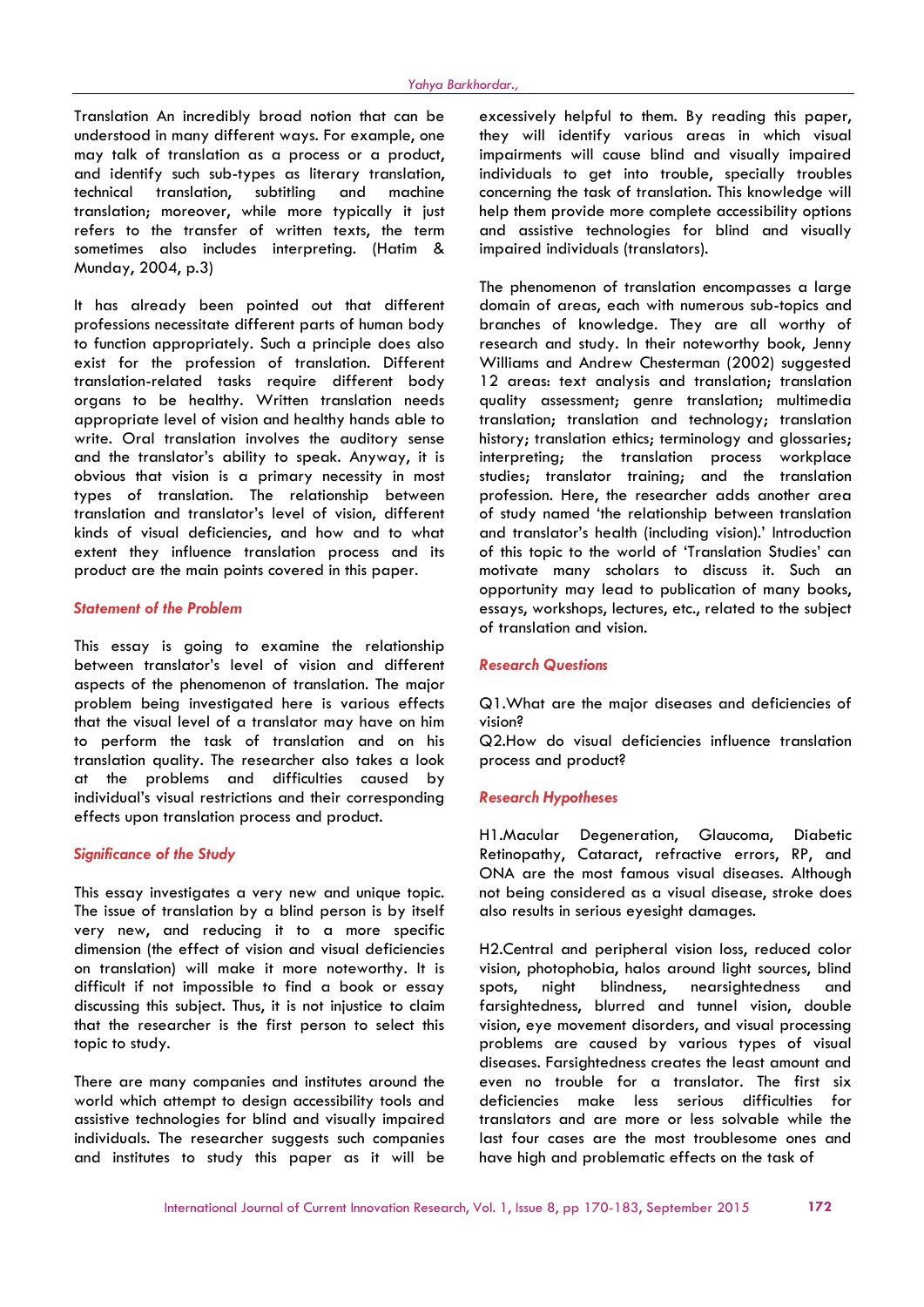translation.

#### *Research Limitations*

It has already been indicated that this subject is a relatively new topic never discussed before. This would increase the difficulty of finding other sources to add to those mentioned by the researcher himself. In fact, lack of other sources relevant to the research subject will increase the researcher's difficulties to prepare the part named 'references'.

In addition to vision, there are many other factors influential on translation. Age, gender, educational level, economical status, amount of experience, translation deadline, dictionaries and other data sources available to the translator, etc., are among such factors. Due to restrictions in space and time, this essay cannot examine all these factors and their influences upon translation and translators (blind and visually impaired translators in particular) in a comprehensive manner.

Health is not limited to eyes and visual capacity. All parts of body are vulnerable to various types of damages. Beside individuals suffering from visual problems, there are deaf individuals and people with auditory difficulties, individuals without hands or legs, crippled people, and so forth. Each of them encounter specific challenges in doing his affairs. Such conditions exist for the task of translation as well. Once again, time and space limitations do not allow equipment, the researcher to examine all these issues and their corresponding effects on translation.

#### *Literature Review*

### *Introduction*

Some visually impaired people see the world as a blur; like a fuzzy picture in pale colors. They might have to guess what they are seeing. Other people have 'tunnel vision', like looking through two toilet rolls. Older people sometimes can see things in front of them but they can see things to the side. There are people who only see things on one side or the other. Many people with visual impairments cannot see colors well.

Christine, Frick, Kevin, and Spencer (2008) defined vision impairment as having 20/40 or worse vision in the better eye even with eyeglasses. People with the least degree of vision deficiency may still face challenges in everyday life. We must be aware of our personal risk of vision loss and take steps to

preserve and protect our precious eyesight. Our communities must be informed so they may prepare the treatment and rehabilitation services required. Most important, our nation's leaders must comprehend the scope of eye problems in our country so that adequate government resources can be devoted to research, treatment and prevention. According to GIEAB (2006-2011), It is crucial that societies be made aware of known, well-tested, cost-effective interventions for preventing avoidable visual loss.

Studies consistently indicate that females in every region of the world and of all ages have a significantly higher risk to be visually impaired than males, mostly because of their longer life expectancy and, in poorer societies, because of their lack of access to services. Other risk factors are tobacco use, exposure to ultraviolet radiation, vitamin A deficiency, high body mass index and metabolic disorders.

According to GIEAB (2006-2011), blindness has profound human and socioeconomic consequences in every society. The economic effects of visual impairments can be divided into direct and indirect costs. The direct costs are those of the treatment of eye diseases, including the relevant proportions of costs for running medical and allied health services, pharmaceuticals, research and administration. The indirect costs involve lost earnings of visually impaired people and their caregivers and costs for visual aids, home modifications, rehabilitation, welfare payments, lost taxation revenue and the pain, suffering and premature death that can result from visual impairment. Poverty underlies not only the causes but also the perpetuation of ill health, including eye health, and thus the health status of a population and its socioeconomic conditions are correlated. Poverty additionally imposes barriers to access to health care.

#### *Macular Degeneration (MD)*

Macular Degeneration is a gradual loss of vision in the macula, the central part of the visual field. Usually, even in extreme cases, the person has peripheral vision and often they can 'work around' the missing parts of their central vision. There are two common types of Macular Degeneration: Early Onset Macular Degeneration and Age-related Macular Degeneration (AMD or ARMD) (there are a few other, less common forms of MD as well).

Early Onset MD is generally caused by one of several inherited conditions that make the retinal cells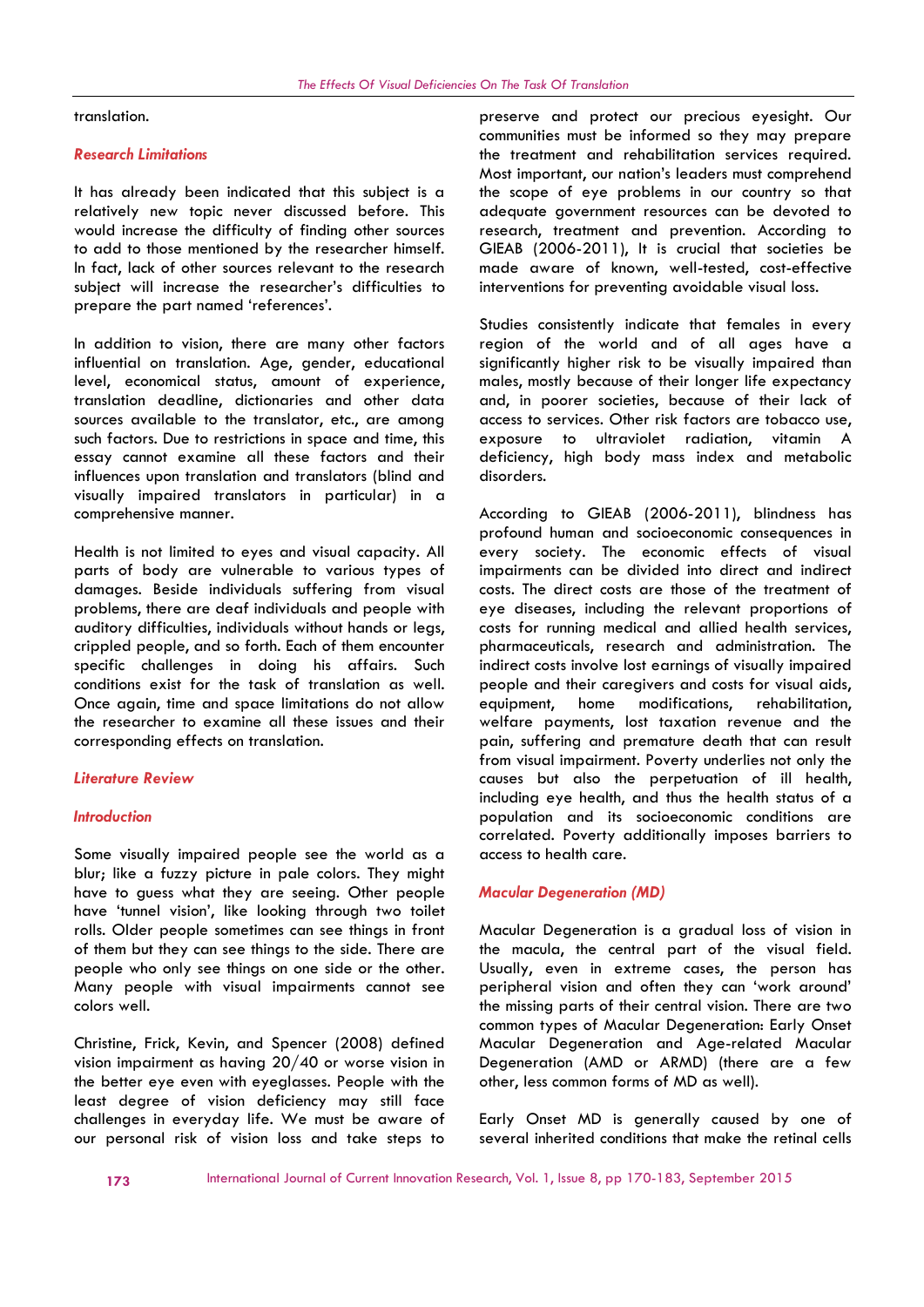in the macula to fail or begin to die. The degeneration is usually slow and can take decades to significantly reduce the person's central vision. Agerelated macular degeneration (AMD) is a condition primarily affecting the part of the retina responsible for sharp central vision (Christine et al. 2008). Agerelated Macular Degeneration (AMD) usually does not begin until after age 40 or 50. The exact cause of AMD is unknown, but risk factors for the disease include age and cigarette smoking. Long-term diets low in certain antioxidant nutrients may also increase the risk of AMD (Christine et al. 2008).

There are two forms or subtypes of AMD: 'wet' and 'dry'. Dry AMD involves the presence of drusen, fatty deposits under the light-sensing cells in the retina. Late cases of dry AMD may also involve atrophy of the supportive layer under the light-sensing cells in the retina that helps keep those cells healthy. Vision loDss in early dry AMD is usually moderate and only slowly progressive. Atrophy in late cases of dry AMD can lead to more significant vision loss. Wet AMD is less common, but more threatening to vision. It is called wet AMD because of the growth of tiny new blood vessels (neovascularization) under the retina that leak fluid or break open. This distorts vision and causes scar tissue to form. All cases of the wet form are considered late AMD (Christine et al. 2008).

# *Glaucoma*

Glaucoma is an umbrella term for several diseases that all cause increasing pressure in the fluid in the eye. This pressure can pinch the blood supply to the optic nerve and cause its nerve cells to die. Usually the person begins to lose peripheral vision first, although they may not notice it. If treatment does not stop the disease, they will gradually progress to tunnel vision, blurred vision, halos around light sources, blind spots, and finally, blindness. Glaucoma is a disease that causes a gradual degeneration of cells that make up the optic nerve, which carries visual information from the eye to the brain. As the nerve cells die, vision is slowly lost, usually beginning in the periphery. Often, the loss of vision is unnoticeable until a significant amount of nerve damage has occurred. Therefore, as many as half of all people with glaucoma may be unaware of their disease (Christine et al. 2008). There are 5 major types of glaucoma: open angle or chronic glaucoma, low-tension or normal-tension glaucoma, closed angle or acute glaucoma, congenital glaucoma, and secondary glaucoma.

The exact cause of primary open-angle glaucoma, the most common form of the disease, is not obvious.

Other forms of glaucoma (such as angle-closure, secondary and congenital glaucoma) occur in relation to specific physical causes. Increased fluid pressure within the eye (intraocular pressure) seems related in some way to all cases of glaucoma. The majority of cases of glaucoma exhibit intraocular pressure outside normal limits at some time. Factors increasing the risk of glaucoma are age, race, diabetes, eye trauma and long-term use of steroid medication (Christine et al. 2008).

# *Diabetic Retinopathy*

For several reasons, high blood sugar levels make small blood vessels in the retina to leak and extra blood vessels to grow in the retina. As these newer vessels also start to leak, the leaking blood clouds the eye's fluid. Any abrupt jerks or increases in blood pressure can trigger more leaks. The leaks show up as red, gray, or black dots in the vision field and may take several weeks to slowly fade. The bleeding and the scarring it causes on the retina can make parts of the retina detach from the back of the eye. Another problem with Diabetic Retinopathy is Macular Edema (ME), or swelling of the macula at the center of vision. This swelling upsets the physical mechanisms for focusing images on the macula. The result is blurred vision that makes the person feel like they are looking through rumpled cellophane.

Diabetic Retinopathy is a common complication of diabetes. It affects the tiny blood vessels of the retina. Retinal blood vessels can break down, leak or become blocked, impairing vision over time. In some people with diabetic retinopathy, serious damage to the eye can occur when abnormal new blood vessels grow on the surface of the retina (Christine et al. 2008). Duration of diabetes is a major risk factor associated with the development of diabetic retinopathy. The longer someone has diabetes, the more likely he is to develop diabetic retinopathy (American Optometric Association, 2000). In general, the longer someone has diabetes, the greater the risk of developing diabetic retinopathy. Almost everyone with juvenile-onset diabetes will develop some signs of diabetic retinopathy.

Those acquiring diabetes later in life are also at risk of diabetic retinopathy, although they are somewhat less likely to develop advanced diabetic retinopathy. Diabetes also increases the risk of other vision diseases such as cataract and glaucoma (Christine et al. 2008). The best treatment for all of these symptoms is to control the person's diabetes and blood sugar levels, but even that may not prevent vision loss. Research suggests that the risk of diabetic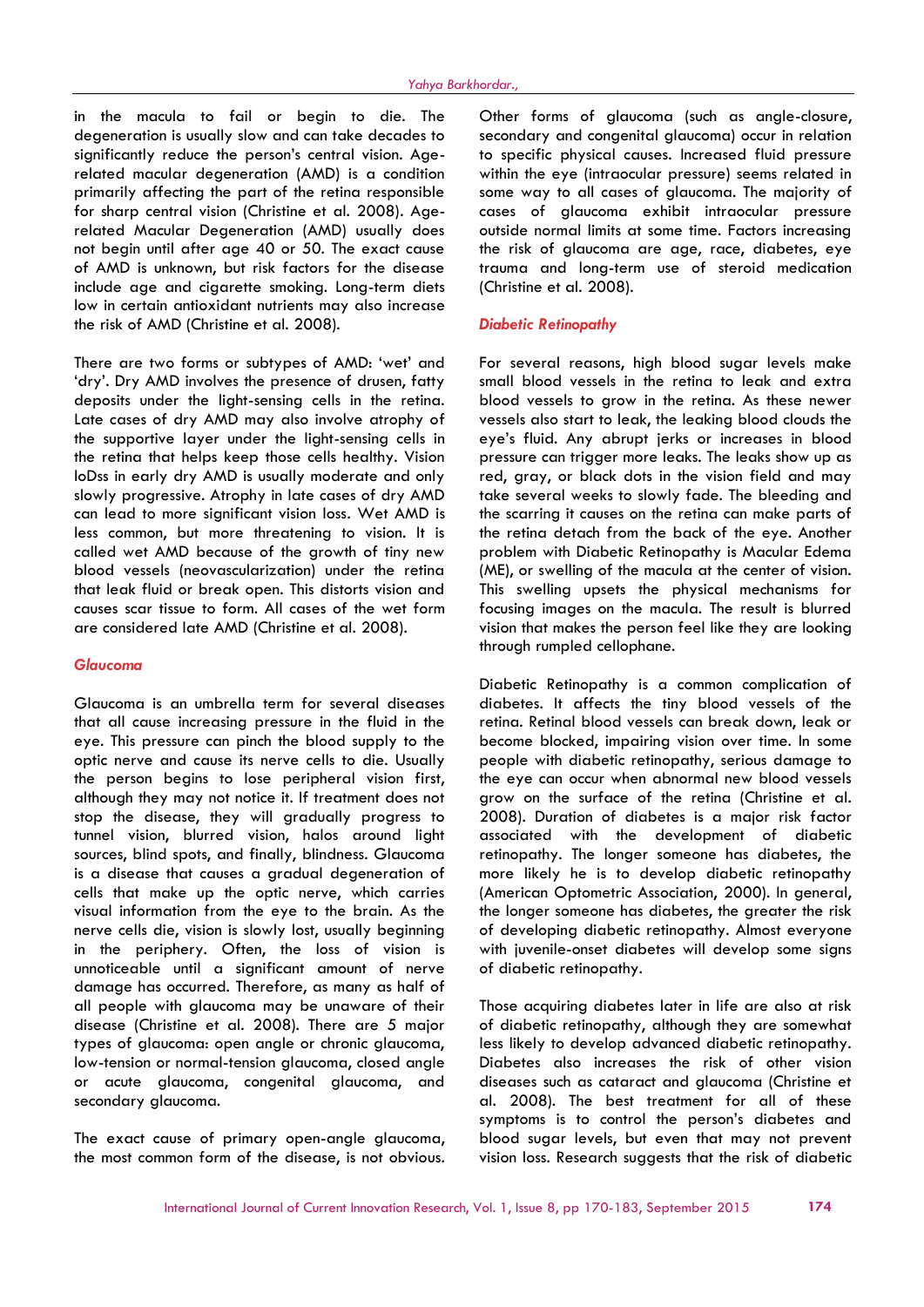# retinopathy can be reduced through careful control of blood sugar. People with diabetes are also encouraged to control their blood pressure (Christine et al. 2008).

# *Cataract*

A cataract causes cloudiness in the clear lenses of the eye. When both eyes are affected, the condition is called cataracts. Deterioration and clumping up of the transparent proteins that make up the lenses cause the cloudiness, which usually involves the entire lenses. Researchers are not sure why this happens, but age, smoking, and long exposure to sunlight seem to be common factors. Symptoms of significant cataract are cloudy or blurry vision, halos around lights at night, problems with glare from sunlight or bright lights, poor night vision, reduced color vision, and double vision. Most cases of diagnosed cataracts are age-related. However, there are some other types of cataract including congenital cataract (developing in young children), cataract secondary to diseases like diabetes, cataract caused by steroid use, and cataract developing after an eye injury.

#### *Refractive Error*

Refractive errors are the most frequent eye problems in the United States. They are optical defects resulting in light not being properly focused on the eye's retina. Nearsightedness (myopia) and farsightedness (hyperopia) are the most common refractive errors. People with myopia see near objects clearly, while distant objects are blurred. People with hyperopia experience just the opposite: distant objects are clear while near objects are blurred (Christine et al. 2008). Why refractive errors develop is uncertain. Most infants have some degree of hyperopia, but vision becomes more normal with age, usually leveling off by age 6. However, some children remain farsighted or become so later in life. While some children may be nearsighted early in life, most myopia occurs during adolescence. Refractive error can continue to change over our lifetime. Other common refractive errors are astigmatism (uneven focus) and presbyopia (agerelated problem with near focus). Uncorrected or under-corrected refractive errors can result in significant vision impairment. The magnitude of refractive errors are measured in units called diopters (Christine et al. 2008).

*Retinitis Pigmentosa (RP) (Also Called Pigmentary Retinopathy)*

Retinitis Pigmentosa is caused by several hereditary conditions. It is a progressive disease of the retina and is diagnosed by a distinctive pattern of pigment spots on the retina. For some reason, the vision receptors in the retina begin to die out. The first receptors affected are the 'rod' cells, which are better at working in low light than the 'cone' cells (which see colors). Because of this, night blindness is one of the first functional symptoms. Because the rod cells are concentrated on the outer part of the retina, 'tunnel vision' is usually the next functional symptom. However, RP eventually kills off both the rod and cone receptors, so most people with RP eventually become blind. The progressive loss of vision usually takes decades, but different types of RP progress at different speeds.

# *Optic Nerve Atrophy (ONA)*

It is a technical term for damage to the optic nerve, caused by many different medical problems. In infants, causes include lack of oxygen in the body (hypoxia), trauma, tumors, and various hereditary conditions. In adults, causes include lack of blood to the nerve, shock, trauma, multiple sclerosis, tumors, and stroke. There are several symptoms of ONA, including overall dimming of vision, loss of acuity (ability to see fine detail), reduced color vision, and total blindness.

#### *Stroke*

A stroke happens when the blood supply to your brain is interrupted in some way. A blood vessel may become blocked or alternatively burst and bleed. The effects may be temporary or permanent and affect thinking, speech, movement and the senses, including vision. Visual problems following a stroke are common. These are often caused by damage to the visual pathway, which carries information from your eye to the back of your brain to be processed. This damage may be temporary or permanent: it is difficult to predict if you will recover from your visual problems. The area and extent of your stroke will determine the types of visual problems you have. The most common symptoms are loss of part of your visual field, blurred or double vision, and difficulty reading (retrieved from http://www.chss.org.uk). How you are affected depends on exactly where the stroke occurred in your brain. There are four main types of visual problems caused by stroke: central vision loss, visual field loss, eye movement disorders, and visual processing problems.

#### *Central Vision Loss*

175 International Journal of Current Innovation Research, Vol. 1, Issue 8, pp 170-183, September 2015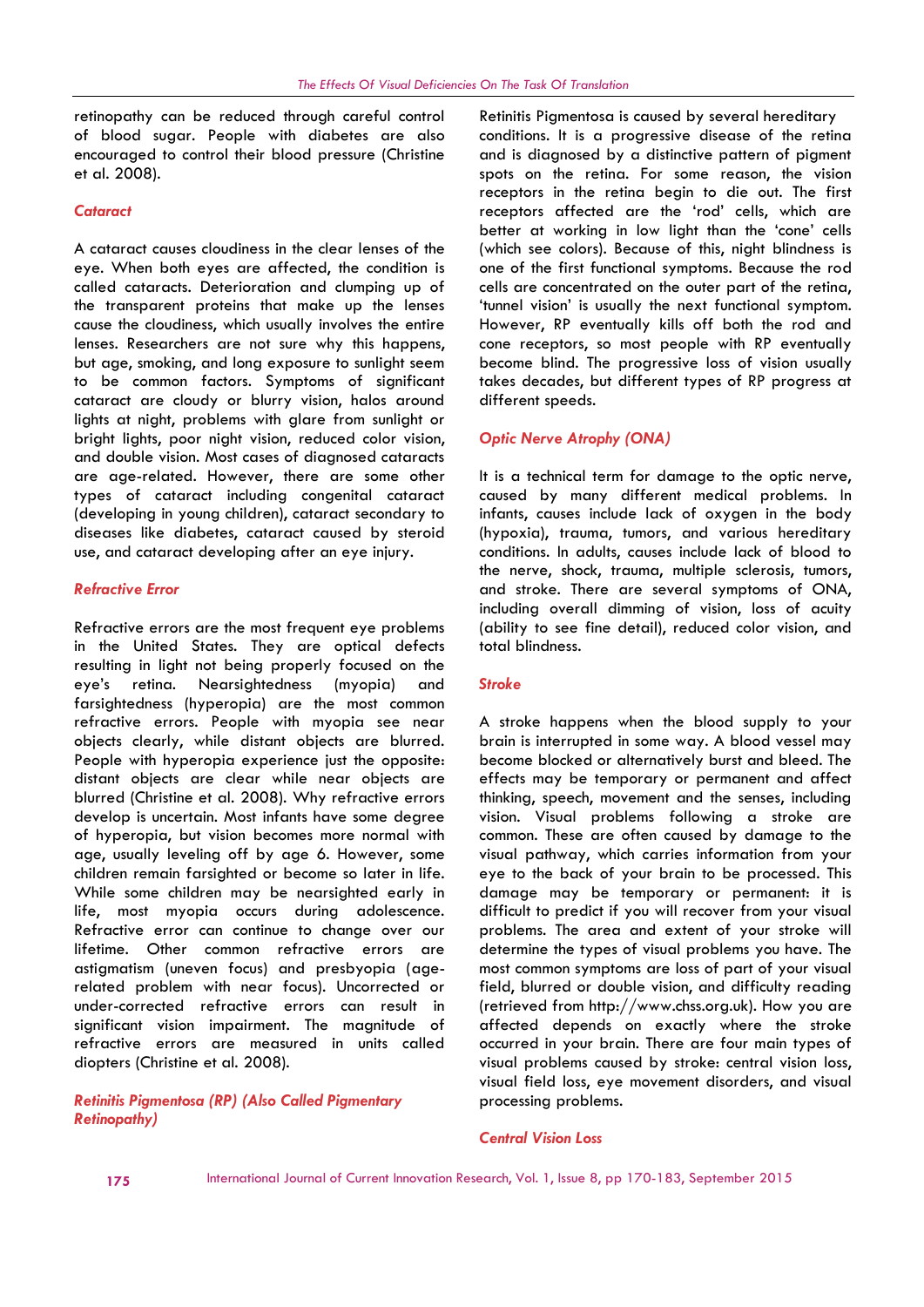Central vision loss is the partial or complete vision loss in one or both eyes. However, usually visual problems after a stroke happen because of damage to the brain and not the eye. Central vision loss due to a stroke in the brain usually affects both eyes. You may not be able to see anything at all, or you may only be able to see things around the edge of your vision, but not in the center (retrieved from http://www.stroke.org.uk).

# *Visual Field Loss*

Your visual field is everything you can see from straight ahead to outwards to the side (periphery). Visual field loss after a stroke usually affects both eyes. It means that you are unable to see properly either to the left or to the right of the center of your field of vision. Where you experience difficulties is directly related to where the stroke occurred in your brain.

There are many types of visual field loss, but the most common is a condition where you can see only the right half or the left half of the world out of each eye. It is called homonymous hemianopia. This happens when a stroke occurs at the back of your brain. Other types of visual field loss include:

Loss of a quarter of the visual field; Loss of entire upper or lower field of vision; and Patches (scotomas) missing in the field of vision.

You will usually experience loss of your visual field to one side. As a result, it is very common to have problems reading. It is difficult to locate the start of sentences if you have left-sided field loss, and it is harder to see ahead along the line of text if you have right-sided field loss (retrieved from http://www.stroke.org.uk).

Visual field loss is an inability to see either to the right or to the left of the center of field of vision. It is directly related to the site of stroke in the brain. Both eyes will be affected, but the effect may be different in each eye. Damage to the visual pathway, not the eye itself, results in loss of sight on one side in both eyes. Left visual field loss results in loss of some, or all, of vision on the left side, while right visual field loss results in loss of some, or all, of vision on the right side. However, the person may or may not be aware of this loss of vision. Other people may notice that he does not appear to see objects on one side, or he may bump into things quite easily. Visual field loss has obvious dangers, for instance, if someone is crossing the road, he may not be aware of cars coming from one side. If it makes

reading difficult, there are strategies to help. Place a ruler under each line as you read or ask for a typoscope (a piece of card with a pillar-box slit) that allows you to read only one line of text at a time. Drawing a line down the left-hand side of the page with a marker pen or holding a colored ruler vertically can also help with left visual field problems (retrieved from http://www.chss.org.uk).

#### *Eye Movement Disorders*

A stroke will cause a wide variety of eye movement disorders. You may experience a disturbance of rapid eye movements (saccades), which normally allow you to look from one object of interest to another. This may lead to difficulties with activities such as reading, sewing, playing cards, etc. Disruption of slow eye movements (smooth pursuit) results in inability to follow slow moving objects accurately. Compensatory fast jerky movements may replace slow eye movements. This may make it difficult to keep your visual attention on one object of interest (retrieved from http://www.chss.org.uk). A stroke can lead to a variety of problems with the fine nerve control that is needed to move your eyes. The main ones have been listed below:

Impaired eye movements: These may affect your eyes' ability to move from looking at one object to another or to follow a moving object. These problems make reading difficult and affect your general mobility.

Inability to move both eyes up, down, sideways or inwards: If the nerve control to your eye muscles is affected, one of your eyes may not move correctly. This may cause you to have blurred vision or double vision (diplopia).

Your eyes may move constantly. This means you see objects constantly wobbling which can be very distressing and disorientating. This condition is called nystagmus.

Impaired depth perception and difficulty locating objects: For example, when making a cup of tea, you misjudge the position of the cup and pour water over its edge rather than into it (retrieved from http://www.stroke.org.uk).

#### *Visual Processing Problems*

When someone looks at something, his eyes receive visual information which must then be processed by his brain. This enables him to recognize colors, someone he knows, and familiar objects, but this process can be affected by stroke. He may also experience a change in his awareness and perception of the world. This is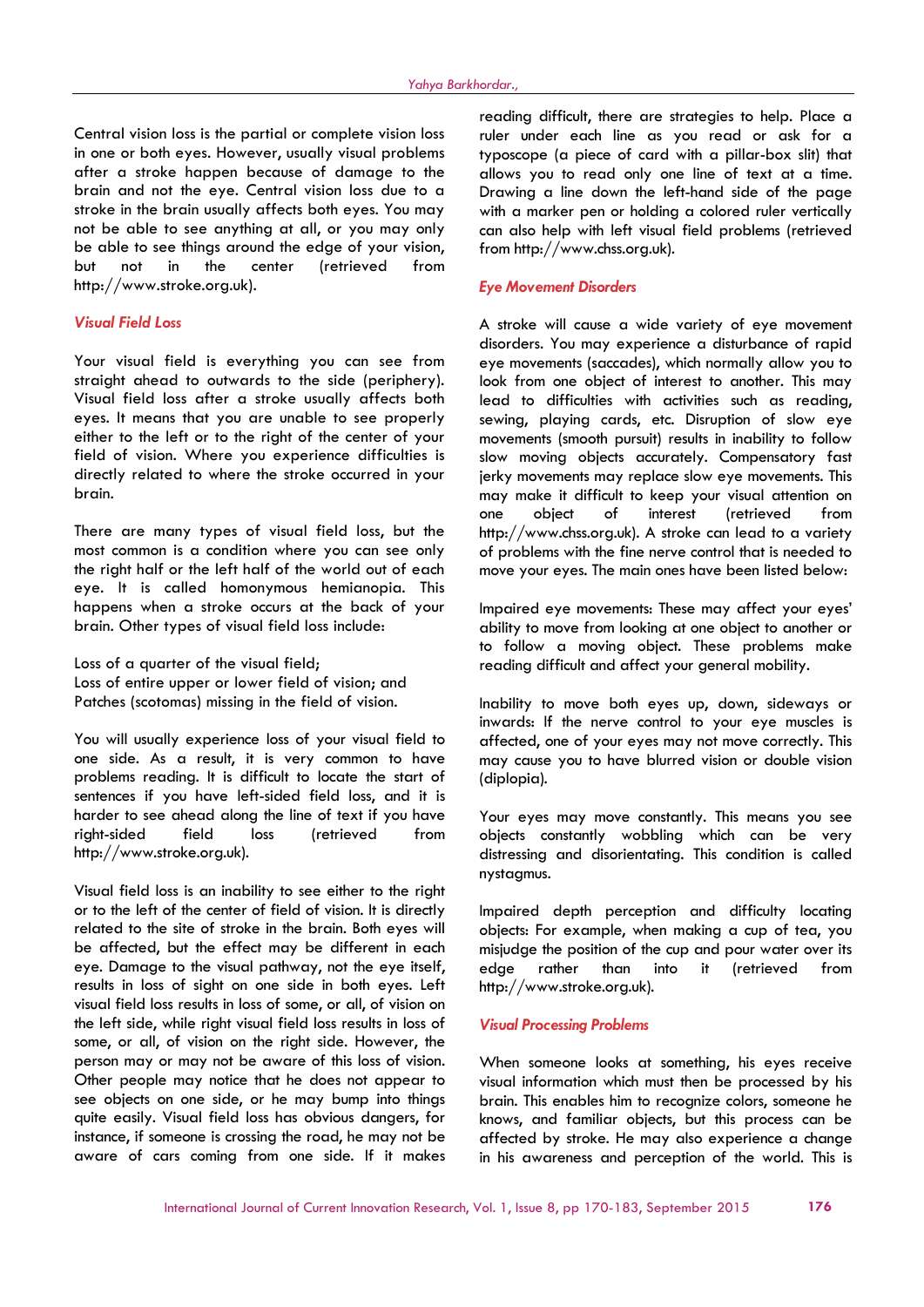called visual neglect and is the most common type of visual processing problem. It is more common in people who have had a stroke affecting the left side of their body. Visual neglect is a disorder which can reduce someone's ability to look, listen or make movements towards one-half of his environment. He may be unaware of objects and people on the affected side and may ignore people or bump into things without realizing they are there (retrieved from http://www.stroke.org.uk).

#### *Some Other Eye Difficulties*

A person may experience some other eye difficulties after a stroke. If someone has weakness in his facial muscles and eyelid muscles, he may have difficulty closing one eye. This can lead to a dry eye and irritation. He could be more sensitive to light (called photophobia) and may benefit from tinted glasses or sunglasses (retrieved from http://www.stroke.org.uk). Reduced vision: It is common to experience a reduction in vision as someone ages. A stroke may be associated with a pre-existing health problem such as high blood pressure (hypertension) or diabetes. Some reduction in vision may be a direct result of high blood pressure or diabetes rather than stroke. The combination of a reduced vision following a stroke and any pre-existing reduced vision can be very debilitating (retrieved from http://www.chss.org.uk).

Double vision: People who have never had double vision (diplopia) do not realize how horrible it is. It can make them feel dizzy, sick, and lose their balance. Double vision is common when a stroke affects the back of someone's brain. Double vision has dangers, for instance, when making a cup of tea, a person can miss the teapot with the boiling water as he sees two teapots (retrieved from http://www.chss.org.uk).

#### **DISCUSSIONS AND CONCLUSIONS**

Various definitions suggested for two major points covered in this paper, (visual deficiencies) and (translation) respectively, were mentioned. A brief description and classification of major types of visual impairments was pointed out. In this chapter, the researcher investigates these deficiencies one by one and their influences on the task of translation. He attempts to examine how and to what extent each of them can have any influence on the process of translation and its product if the translator suffers from any kind of them. Finally, based on his analyses and findings, the researcher makes a comparison between them and draws concluding points in order to answer

research questions and either verify or reject the hypotheses.

#### **DISCUSSIONS**

This section is based on the points discussed at the beginning of the essay and the points mentioned in the second chapter. Thus, in order to understand better, readers are recommended to study '1.Introduction' and '2.Literature Review' before starting to study the following paragraphs.

#### *Introduction*

Starting the discussion, it is crucial to make distinction between low vision (visual impairment or visual deficiency) and complete blindness. Although several connotations have been suggested for the term 'blindness', the researcher considers 'complete loss of vision' as the definition to which he refers throughout the whole essay. He believes that any amount of capacity to see objects, even to the least possible extent, should be regarded as visual deficiency so that the boundary between blindness and low vision becomes more obvious.

Blindness and low level of vision exert distinct influences and restrictions on the phenomenon of translation. Each of them is associated with particular circumstances in this area. Low level of vision allows the translator to use the print format (either while reading the source text or writing the target text) under specific circumstances. They may use specific paper types, utilize particular stationery to write, work under certain amounts of light, and so on. Complete blindness, on the other hand, discards paper and pencil out of use by these individuals. The media of communication for blind translators will switch completely from print format to audio and haptic channels. Computer usage also has different dimensions for blind translators and those who are poor in vision. While electronic technology for visually impaired users focuses on such options as screen magnification, the appearance of colors on the screen and their contrast, cursor size, and other vision-related aspects, it is mainly associated with vocal dimensions for blind users, including use of screen readers and speech synthesizers.

A general typology of visual problems has already been mentioned at the beginning of this essay. They lead to different consequential phenomena and exert various influences on translation. The severity of vision loss has a direct relation to its influence on different translation activities. The ability to perceive colors and contrast is significant in translating documents containing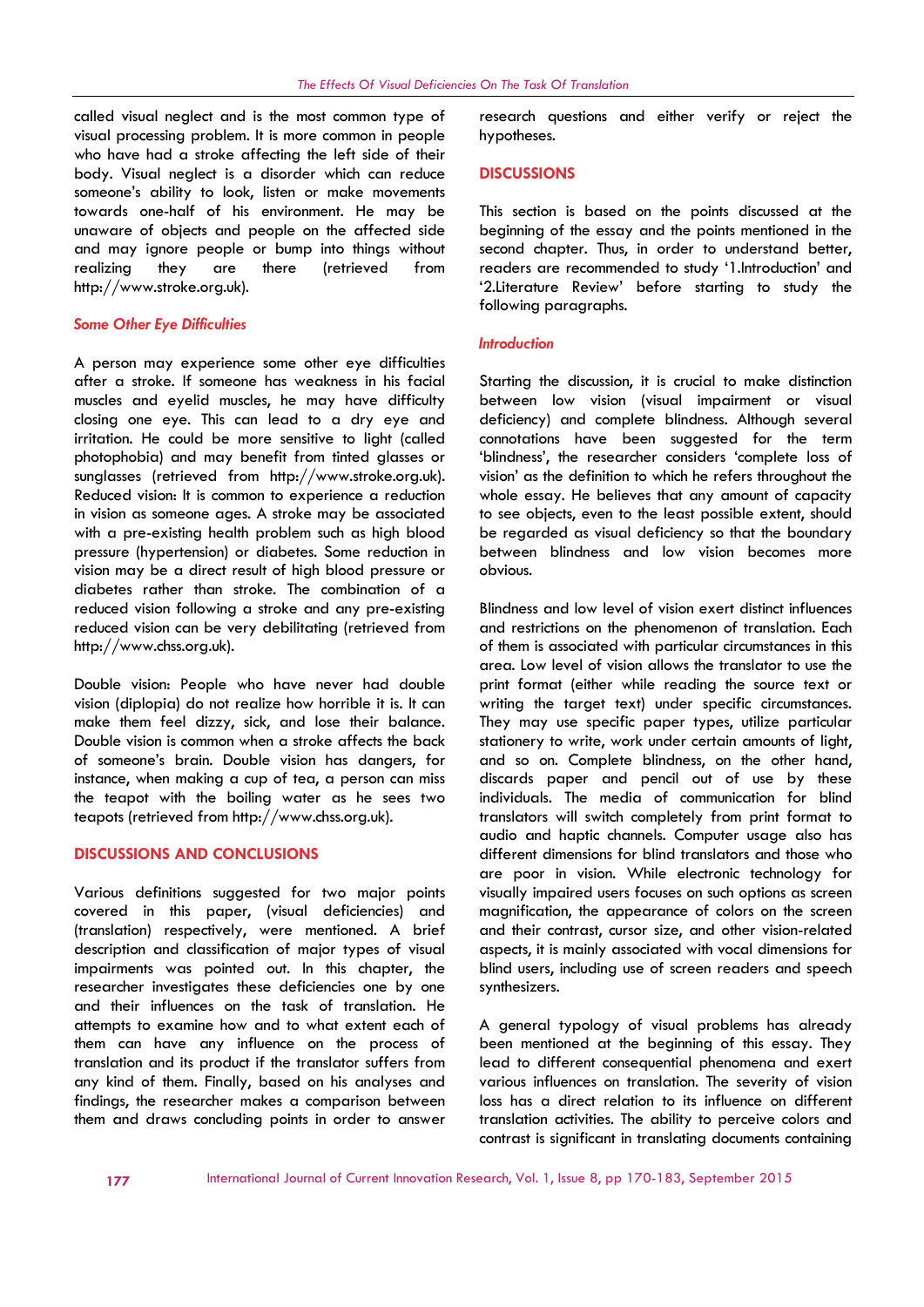colorful pictures, while the ability to recognize objects is important in settings where the translator is to navigate with his client as in community interpreting and translation for tourists. Central vision or peripheral vision loss also differ in their effects associated with the task of translation. A translator with central vision loss finds it challenging to read contents located on the center of the page, while deficiencies in the peripheral vision lead to the ignorance of contents written on the marginal areas of the paper.

To see the world as a blur causes other types of difficulties. This would necessitate specific amounts of light under specific circumstances to avoid shadows which are troublesome for such individuals. This condition can have more serious consequences in some types of translation such as audiovisual translation, oral translation, and translation of such visual elements as tables, figures, diagrams, and so on. 'Tunnel vision' and lack of capacity to see objects on each side would cause the translator to get into trouble translating the words and sentences located on the central or peripheral areas of the page.

All members of a population, from an individual living in the farthest zone of the country to its leaders and governmental officials, should attempt to protect from such a precious treasure as eyesight possessed by them. Blind and visually impaired individuals are among other people living in a country. Thus, governments and their officials must take their living conditions and working requirements into account. Among their working requirements are the facilities and accommodations essential for the task of translation. Such necessities include magnifying applications, screen readers, speech synthesizers, optical character recognition (OCR), Braille devices, accessible data sources, and so forth.

The dichotomy drawn between the economic effects of visual impairments is also noteworthy and should be taken into account. The economic consequences of visual problems and their influences on translation are assumed under the second classification (indirect effects). Translation is a textual phenomenon (by text, the researcher means both spoken and written texts). It is necessary to make this aspect of translation accessible to blind and visually impaired translators. This can be done through investment on designing and providing various accommodations and assistive technologies contributing to such individuals to perform the task of translation.

#### *Macular Degeneration (MD)*

Macular Degeneration (MD) and all its dichotomies (Early Onset MD and Age-related MD) or even (wet

and dry AMD) are all diseases resulting in the loss of central vision. The criteria to distinguish between Early Onset MD and Age-related MD are the factors causing them. Early Onset MD is caused by inherited conditions, considered as internal factors. AMD, on the other hand, has external causes including age, smoking, wrong diets, and so on. The subclassification of AMD is cause-based too, however it is associated with more specialized factors. The presence of fatty deposits under the lightsensing cells in the retina and the process of 'neovascularization' were mentioned as the major causes of dry and wet AMD respectively.

All types of MD result in the central vision loss. This is the main point related to its influence on translation which should be discussed. Central vision loss has serious challenges for the translator. Major points mentioned in a document are written in the text body which is located on the page from top to its bottom and starts from left to right or vice versa. The translator may move the document to either side in order to se the words and sentences written on the center of the page. However, this would be tiresome and time-consuming in long-term projects. Translators suffering from central vision loss get into more trouble in audiovisual translation. Movies always involve captions and images passing rapidly. It would be very difficult, time-consuming, and irritating for such translators to pause between subsequent sections of a single movie to find the information located on the center of the screen which are significant for translation.

# *Glaucoma*

Another serious danger for human eyesight is the disease called glaucoma and its subcategories. It has already been said that most of people with glaucoma may be unaware of their patience up to the time at which a large amount of vision is lost and the individual is closed to blindness. Such an oblivion would be a great problem since the patient may have a higher chance of remedy if he gets aware of his disease at an earlier stage.

Regarding the vision loss, glaucoma stands at an opposite position to MD. Contrary to MD, glaucoma will result in loss of peripheral vision. Its further consequences are tunnel and blurred vision, halos around light sources, and blind spots. The final consequence and the worst one is loss of vision completely. Peripheral vision loss would cause the translator to miss such items as page numbers and the notes taken on the marginal areas of the page. Once again, he may attempt to solve this problem by moving the document, however, like the previous case, this would be tiresome and waste his time in long-term projects. The difficulties due to tunnel and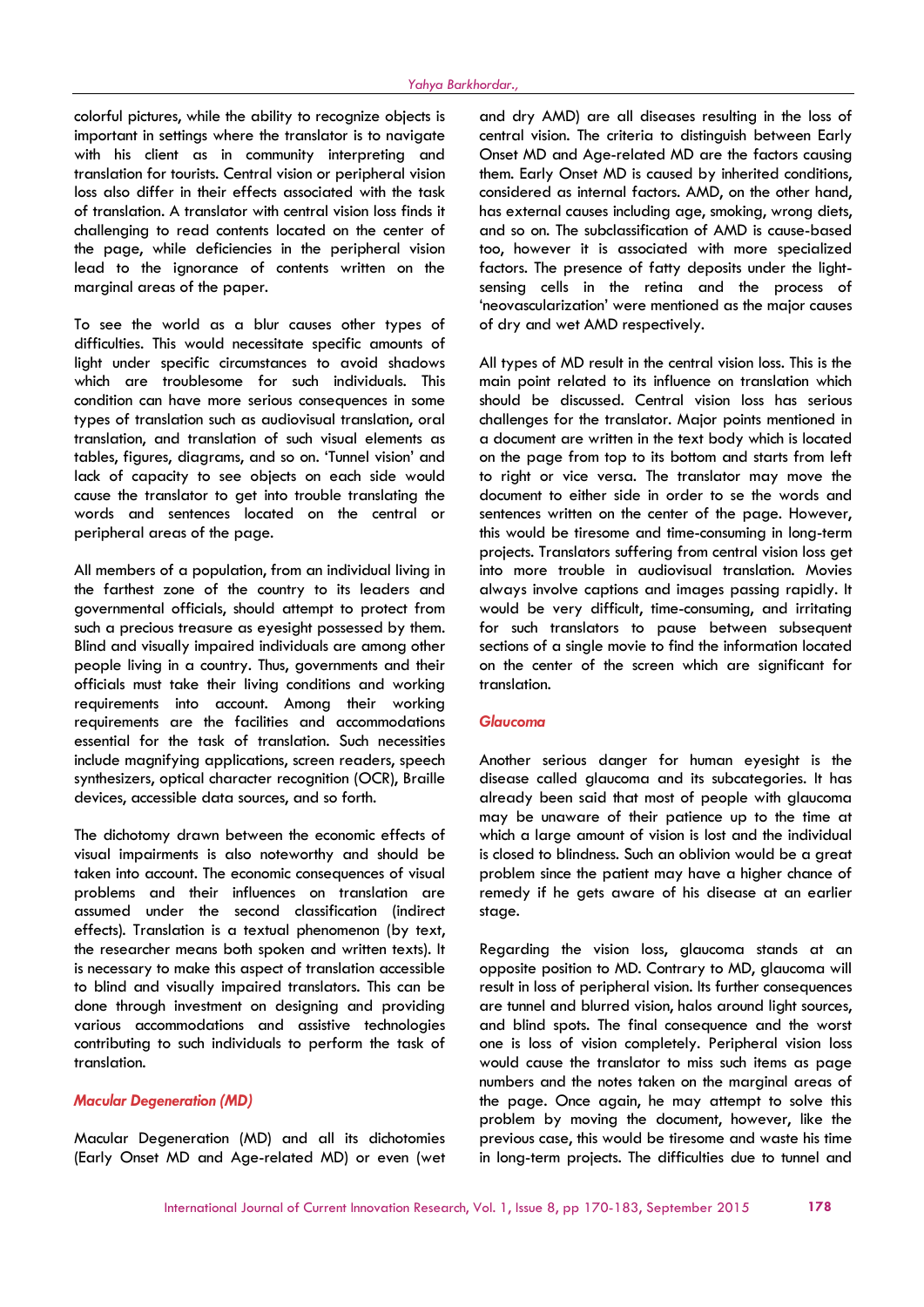blurred vision already mentioned should be added to these problems. Halos around light sources are more troublesome in the case of translation on computer where screen light and the halos emerging before various areas of the translator's vision cause great difficulties. Blind spots would cause difficulties in the translation of texts containing key words since the key words may be hidden under the spots and the translator neglects them unintentionally.

# *Diabetic Retinopathy*

Diabetic Retinopathy, as suggested by its name, is a disease developing due to the increased blood sugar. The descriptions already mentioned (see section 2.4) reveal that Diabetic Retinopathy starts and develops by damages to retinal blood vessels containing red cells whose function is to support other cells of body by the nutrients necessary for them. There's no doubt that the primary and most significant advice to prevent Diabetic Retinopathy is to consistently control the blood sugar and its pressure and to prevent it to increase by a regular diet and correct exercises.

Back to the major issue of the research, the forth and the eighth sentences in the first paragraph of section 2.4 are noteworthy and should be discussed. The red, grey, and black dots emerging in the vision field can be problematic for the translator. He would face difficulties to distinguish between these unreal dots and the punctuation used in the text. They may also cause some key letters and words to be hidden under themselves. These phenomena would have negative effects on his rendering. These imaginative dots will be more troublesome while translating a source text written on a colorful material. These materials are more difficult for individuals suffering from Diabetic Retinopathy as they are unable to distinguish between such imaginative dots and the colorful dots existing in the text.

It has been said that Macular Edema (ME) is another problem caused by Diabetic Retinopathy. ME results in blurred vision which causes the patient to feel as though looking through a rumpled cellophane. This type of blurred vision has more challenging consequences for the translator. He would make more attempts and exert more pressure on his eyes to read the document. Such an extra pressure makes the translator tired of his task at an earlier stage. It would be harmful to exert such a superfluous pressure on the eyesight as that will force it to function beyond its capacity.

# Cataract or cataracts (either one or both eyes affected) is the forth eye disease discussed here. In this disease and its examination, it is crucial to firstly determine whether the condition has developed in one eye (cataract without s) or in both eyes (cataracts). Each one may have separate consequences and effects on translation. The factors causing cataract are divided into two classes: human and nonhuman factors. Humanrelated factors are such factors as smoking, long exposure to sunlight, some diseases like diabetes, steroid use, and eye injuries. Such factors are caused by human himself and he can control and prevent them. Age and congenital cataract are nonhuman factors in which human has no intervention and it is beyond his capacity to control and prevent them.

Six significant symptoms were mentioned for cataract: cloudy or blurry vision, halos around lights at night, problems with glare from sunlight or bright lights, poor night vision, reduced color vision, and double vision. Each of them has one or several consequences if developed in a translator. Cloudy and blurry vision, as indicated before, forces the translator to use his eyesight more than its capacity, resulting in fatigue and additional damages to vision. Halos around lights at night may make the translator feel translation at night to be irritating. As a result, he has to restrict his translation time to day time. Such a restriction can be troublesome in the case of long-term projects. The third problem is difficulty to glare bright light sources. This will be problematic for the translator in such projects as audiovisual translation and computer-aided translation where screen light may disturbe his eyes. Poor night vision leads to the same problems as those caused by halos around lights at night.

Translators suffering from reduced color vision face difficulties translating documents written on colorful materials and information given about the pictures in the document. The most challenging condition will occur for translators suffering from double vision. These individuals find it difficult to translate any kind of text since everything, from letters and words to visual elements and pictures, are seen as though a couple of them have been written. In addition to reading the source text, it is also difficult to write the target text as whatever they write are seen twice by them. Therefore, it becomes difficult for them to trace each letter written after the previous one and to check the whole text.

#### *Refractive Error*

Nearsightedness (myopia) and farsightedness (hyperopia) are the optical defects labled under the title refractive errors. The researcher takes a specific

#### *Cataract*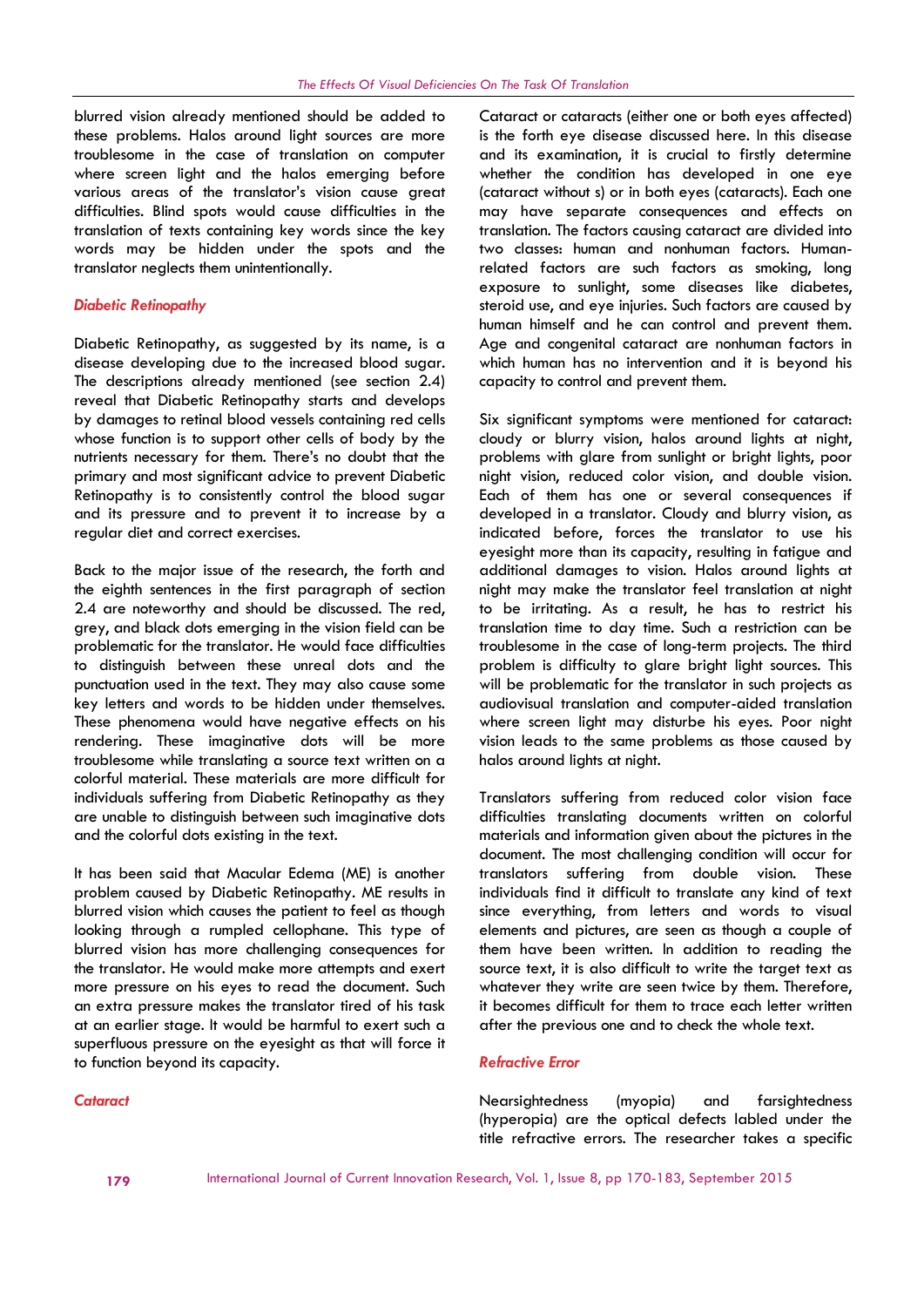look at these two deficiencies. They are in a direct relation to the task of translation. They should be examined one by one and the role played by each one in the realm of translation must be investigated. A translator with myopia has to keep the document closed to his eyes to be able to read. If he holds the paper with his hand, it will be difficult for him to write because it will be hard to hold the paper closed to the eyes, write on it and keep in balance the paper far from table's surface simultaneously. He may bend his body forward and hold his head closed to the document to read. This is a temporary solution since keeping the body in this position for a long time, in the case of long projects, would make the translator feel pains in his back and neck and exhaust his energy rapidly. Myopia has more severe consequences in the case of documents typed in small fontsizes. For example, such individuals face great difficulties looking up words in dictionaries as they are by default printed in lower fontsizes. It is difficult for such individuals to translate using computer since keeping the eyes too near of the screen would be harmful for vision and cause great pains in the eyes. Hyperopia creates less difficulties for translators.

Sometimes, the translator enjoys sitting in a reasonable distance from the text and feels more comfortable to translate. Farsightedness can also be helpful for an interpretor located far from the listeners in which his condition helps him make eye contact with the audience and receive some feedback about his performance using their facial expressions. The only opportunity in which farsightedness may be troublesome for the translator is to work in offices where spatial limitations would not allow him to put the document in a more distance from his eyesight.

# *Retinitis Pigmentosa (RP) (Also Called Pigmentary Retinopathy)*

Retinitis Pigmentosa (RP) is among the diseases caused by hereditary factors. So, it is classified as diseases developed by nonhuman causes (those which are beyond the human's control and intention). Following blindness, nightblindness and tunnel vision are the ultimate consequences of RP. These two conditions and their corresponding effects on translation have already been discussed.

#### *Optic Nerve Atrophy (ONA)*

Nerves are the connection canals between brain and all other parts of the body. They transfer the stimuli each organ achieves from the environment to the brain and send its command to the organ to determine its response. Any kind of damage to the nerves will impair this process. Therefore, any damage to optical nerves

violate the relationships between the eyes and brain, the commanding organ, leading to problems in vision.

Several factors have been mentioned to cause ONA. It is possible to classify them as both human and nonhuman factors. For instance, trauma, shock, tumor, and hypoxia are human factors in which human intervention is observable. In some occasions, however, their occurrence is out of human desire. These points indicate that human and nonhuman factors are two poles on a continuum and not mutually exclusive.

Four symptoms were mentioned for ONA: overall dimming of vision, loss of acuity, reduced color vision, and finally, total blindness, each having special influences on translation. Dimming of vision is influential in all aspects of written translation, from reading the source text and writing the translation to using dictionaries and other data sources. Such an influence is irrespective of the text type, its genre, register, style, and also, irrespective of translator's educational level and his linguistic and nonlinguistic knowledge. Loss of acuity has the same consequences as dimming of vision. Finally, reduced color vision will be troublesome in translating colorful materials such as pictures and texts written on specific colorful materials. Total blindness and its effects on translation will be investigated in details in a separate section.

#### *Stroke*

All parts of your body are sensitive to any kind of damage to the brain. The role your brain plays in your body is similar to the role played by a commander directing a troop of soldiers. All soldiers must obey the commander. The commander determines the task each soldier is to perform and manages the relationships between them. All troop members and their fates are dependent upon the commander and his status. Such an opportunity exists for human's body where brain is the commander and all body organs follow it.

Vision is under the direct observation of the brain. So, any type of brain injury including stroke will directly affect visual activities. Such visual deficiencies can lead to awkward and undesirable phenomena, specially in the case of permanent loss of vision. Even temporary deficiencies may have undesirable consequences. The translator, during the period of visual impairment, has to reject many projects which may influence his psychological status and his credit among his clients. Visual field loss and blurred or double vision following stroke all affect translation. These symptoms and their effects have already been discussed.

Central vision and visual field losses and their effects on translation were pointed out before. It can be added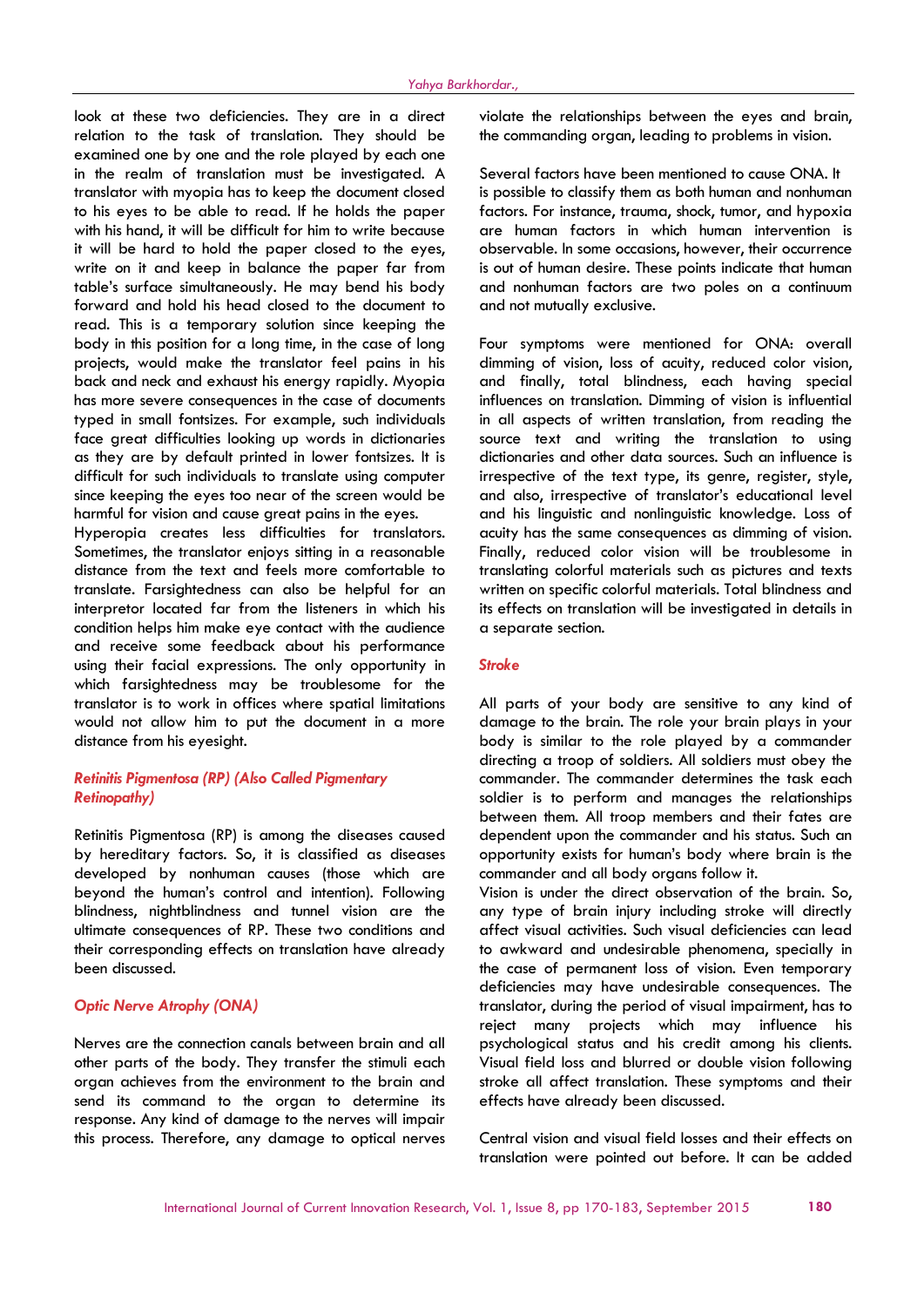that partial vision loss is preferable to complete one because complete vision loss will deprive the translator of many activities while partial one will not or impose less restrictions upon him. Regarding visual field loss, the deficiency on the left side is troublesome for the translator to read texts written in Latin and Greek languages, while right vision loss makes it difficult for him to read Arabic and Persian texts. The translators with loss of upper or lower field of vision get into trouble to read Chinese, Japanese, and Korean documents. It is also difficult for them to read such parts of all documents as titles and footnotes.

Eye movement disorders are among visual problems caused by stroke whose effects on translation are very sensible to the translator. Both reading and writing involve eye movements. Even speaking, although to a lesser extent, is associated with eye movements as eye contact influences greatly communication between the addresser and addressee. The speed of translator's eye movement determines the speed with which he can finish the project. A disturbance in rapid eye movement reduces translator's speed of both moving his vision across the source text's lines and tracing rest of the line to write the next words. Such an individual faces great challenges to look up words in dictionaries as he has troubles to navigate his vision across dictionary's rows and columns.

The condition named nystagmus causes great difficulties for the translator. He sees the letters wobbling and therefore falls into great trouble to read the source text. Writing the target text is difficult too since each letter following the one previously written wobbles. This condition has severe problems regarding searching words in dictionaries. To see the words wobbling is a problem causing difficulties to translate with either computer or on the paper.

Visual processing problems influence translation in a way very sensible to the translator. At the first, the translator has difficulties to comprehend the source text and to understand the meanings of lexical items and functions of grammatical structures. Even if he faces no challenges in these areas, his speed of source text comprehension will not be the same as the time before the stroke. Similar problems are also likely to occur in producing the receptor text. The translator either has difficulty to find appropriate words and structures in the target language or produces the receptor text in a lower speed. The translations by such people are likely to contain numerous lexical and structural errors.

Of course, it is wrong to assign all visual impairments to stroke. Several factors causing eye problems like hereditary conditions, high blood pressure, diabetes, injuries, smoking, etc., have already been mentioned. Translators who have no serious visual problems are advised to be aware of such factors and attempt to avoid them so that they enjoy translation using a healthy eyesight.

Translators suffering from photophobia find it painful to translate using computer. Screen light will irritate their eyes. However, the easy option for them is to decrease the screen light. They also suffer from writing on shiny papers. Double vision makes oral translation a challenging task. Double vision makes it difficult for the interpretor to stand upright and keep his balance when he has to stand beside the speaker in such settings as festivals, conferences, and courtrooms. The difficulties will increase when the interpretor should walk with the individual. In addition to keeping balance, Ignoring the objects on the way and bumping into them increase his problems.

#### *Blindness*

Blindness is the term used to refer to a level of visual deficiency higher than being poor in vision. While visual impairment means to have vision even as little as to be able to see your hand before your eyes, blindness denotes no vision at all. It means to see only darkness. Several vision-related diseases like glaucoma, RP, ONA, etc., have been mentioned to cause blindness. In addition to such diseases, there are some other factors like shock, injuries, accidents, smoking, severe sun light, and so forth. Blindness and visual deficiency have similar influences on the individuals. However, there are areas in which they lead to different consequences.

As blind translators cannot use their vision, they mostly use their auditory and haptic capacities to compensate the lack of vision. Specific adjustments are made by them to be able to translate. They use their tactile senses in the case of translation utilizing Braille devices. However, the auditory channel is used more than haptic sense. Most of blind translators use screen readers and speech synthesizers. Thus, computer encompasses a wider domain in translation by blind people. They can also use electronic dictionaries, encyclopedias, and above all, such a comprehensive and easy-to-access data source as Internet.

It should not be forgotten that complete lack of vision can impose some more severe restrictions on translators. It is a serious challenge for a blind individual to translate such visual elements as figures, diagrams, tables, and pictures. In face-to-face communication, a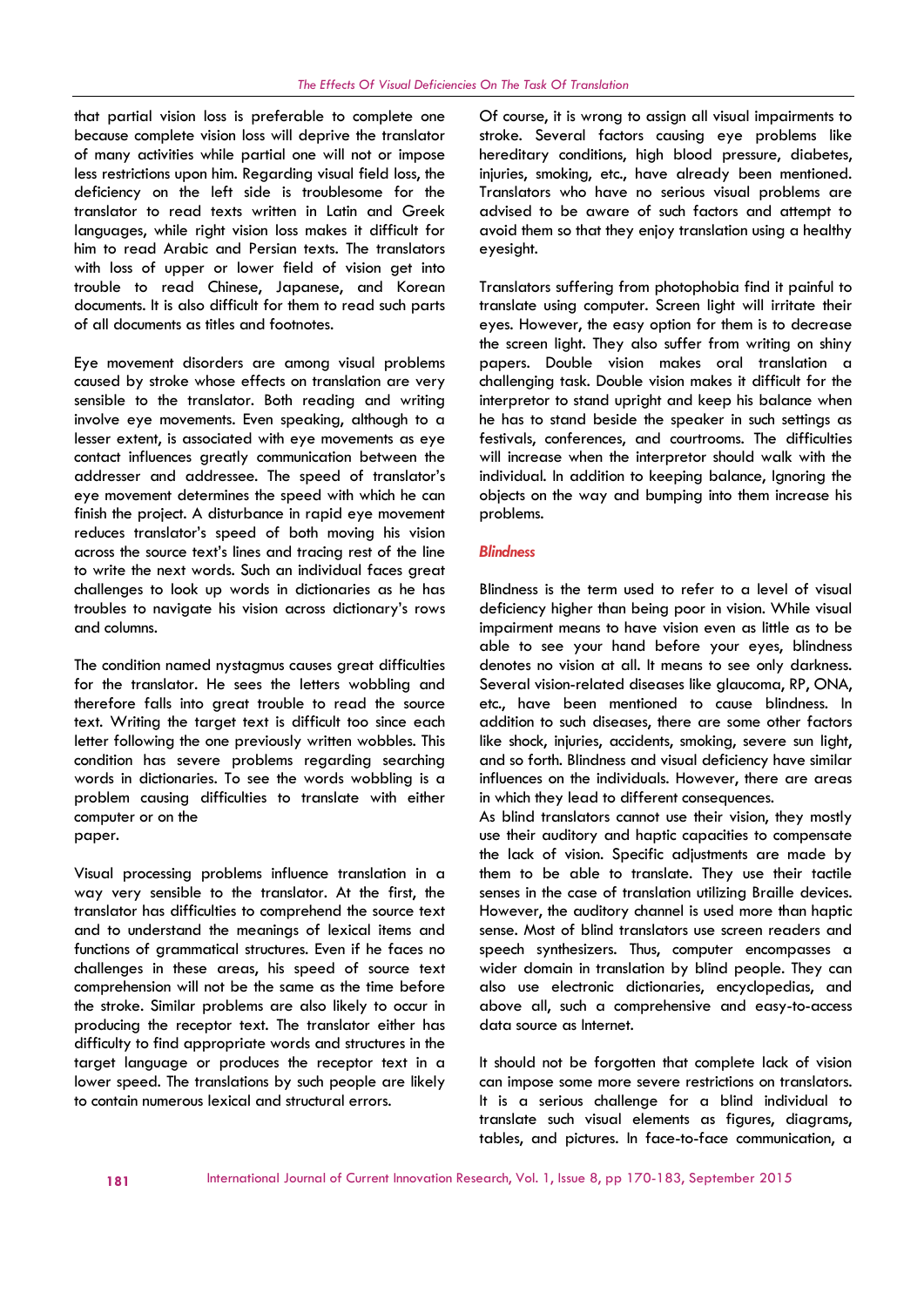blind translator has no access to such meaningful elements as eye contact, facial expressions, gestures and body languages, and so on. One of the most challenging conditions caused by blindness is when the translator should accompany the client in his navigations between different locations. **CONCLUSIONS**

Translation is a procedure in which numerous roles are played by several agents. Human plays the primary and most crucial role. Even in the case of translation by computer (machine translation), human role and his significance cannot be ignored as it is human who designs and develops computer applications to translate. Human uses his body organs to perform his tasks including translation. One of the major parts of human body which is very important in translation and performs a variety of functions is his pair of eyes.

Vision and its high significance in human life are hidden on nobody. In fact, damage to each part of human's body will more or less influence one or several aspects of his private and professional life. This is true for translators. Damage to any part of translator's body has high or low influence on his capacity to translate and on his performance. Among human's senses, his visual sense plays a very crucial role in translation and any deficiency in his eyesight will affect directly or indirectly his translation process and product.

To compare blind and visually impaired translators, there are certain points in which they share the same conditions and difficulties and there are points where their problems and challenges differ from each other. They both work in specific circumstances different from sighted translators. Both use specific devices and technologies not used by or even unknown to other people. Both desire to receive projects containing less visual elements. Regarding their differences, visually impaired individuals can use their vision to a restricted extent while blind people are deprived of any amount of vision and switch to other senses. Most of the adjustments made by visually impaired individuals involve amount of light, contrast of colors, font size, and cursor size, while blind individuals mostly switch to audio and tactile channels. Translators poor in vision have less difficulties than blind ones to translate such visual elements as figures, tables, and diagrams, while blind translators are most successful in projects concerned with auditory competence such as oral translation.

Several factors were mentioned to cause visual deficiencies. They include hereditary conditions, high blood pressure, diabetes, shock, trauma, injury, tumor, smoking, exposure to ultraviolet radiation, vitamin A deficiency, age, wrong diets, sunlight, stroke, and hypoxia. They were divided into human and nonhuman factors based on whether to be possible to control and prevent or not. This dichotomy is not mutually exclusive. Everybody is advised to keep these factors in his mind since this awareness is helpful to stop their occurrences. Macular Degeneration (MD), glaucoma, Diabetic Retinopathy, cataract, refractive errors, Retinitis Pigmentosa (RP), and ONA were the eye diseases discussed so far. Stroke was the only case which can be classified as both a deficiency and a causal factor. They result in a variety of visual problems. These problems include blurred vision, tunnel vision, central or peripheral vision loss, halos around light sources, blind spots, problems with glare from bright lights, reduced color double vision, nearsightedness and farsightedness, night blindness, loss of acuity, eye movement disorders, and visual processing problems. Each of these visual problems and their corresponding effects on the task of translation have already been investigated. It is time to compare them against each other to see which one has more severe consequences and which one less severe ones.

Among the visual problems mentioned, farsightedness makes the least amount of troubles for the translator. It seems to be more helpful than being troublesome. To keep the document far from the eyes and to be able to see the audience seated in a distance from the interpretor contribute to the task of translation to be done more easily. It can be concluded that farsightedness by itself makes no serious problem and existence of other visual problems beside hyperopia can be troublesome.

Blurred vision occupies the highest point concerned with affecting translation phenomenon. When someone feels as though he is looking through a rumpled cellophane, all tasks become challenging for him to do. Such a challenge will be more sensible in the case of reading and writing. Blurred vision makes it difficult for the translator to perform any visual task, from reading and writing to looking at pictures and watching movies. The effect of blurred vision is irrespective of the individual's expertise and profession. The translator suffering from blurred vision gets into trouble to translate any text, whether easy or difficult, on paper or on computer, with high or low linguistic knowledge, etc. It can even be influential in oral translation when the translator has to accompany the client walking in different locations.

The two visual problems, central vision loss and visual field loss, occupy two points opposite to each other. While the former removes the central point in the document out of vision, the latter makes the left or right side out of the vision. People with each of them are able to see the areas which are out of the other's capacity to